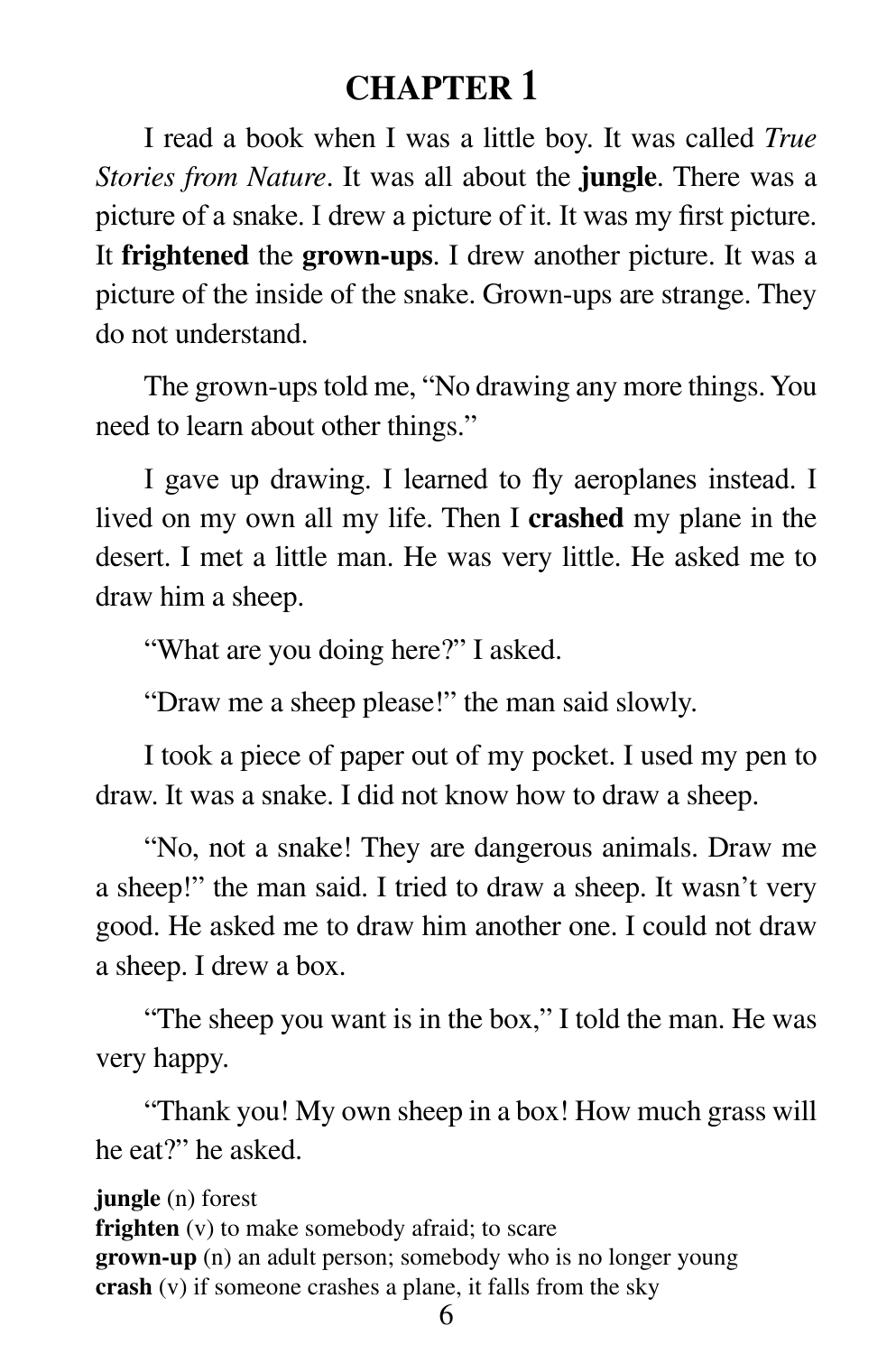

*"The sheep you want is in the box," I told the man. He was very happy.*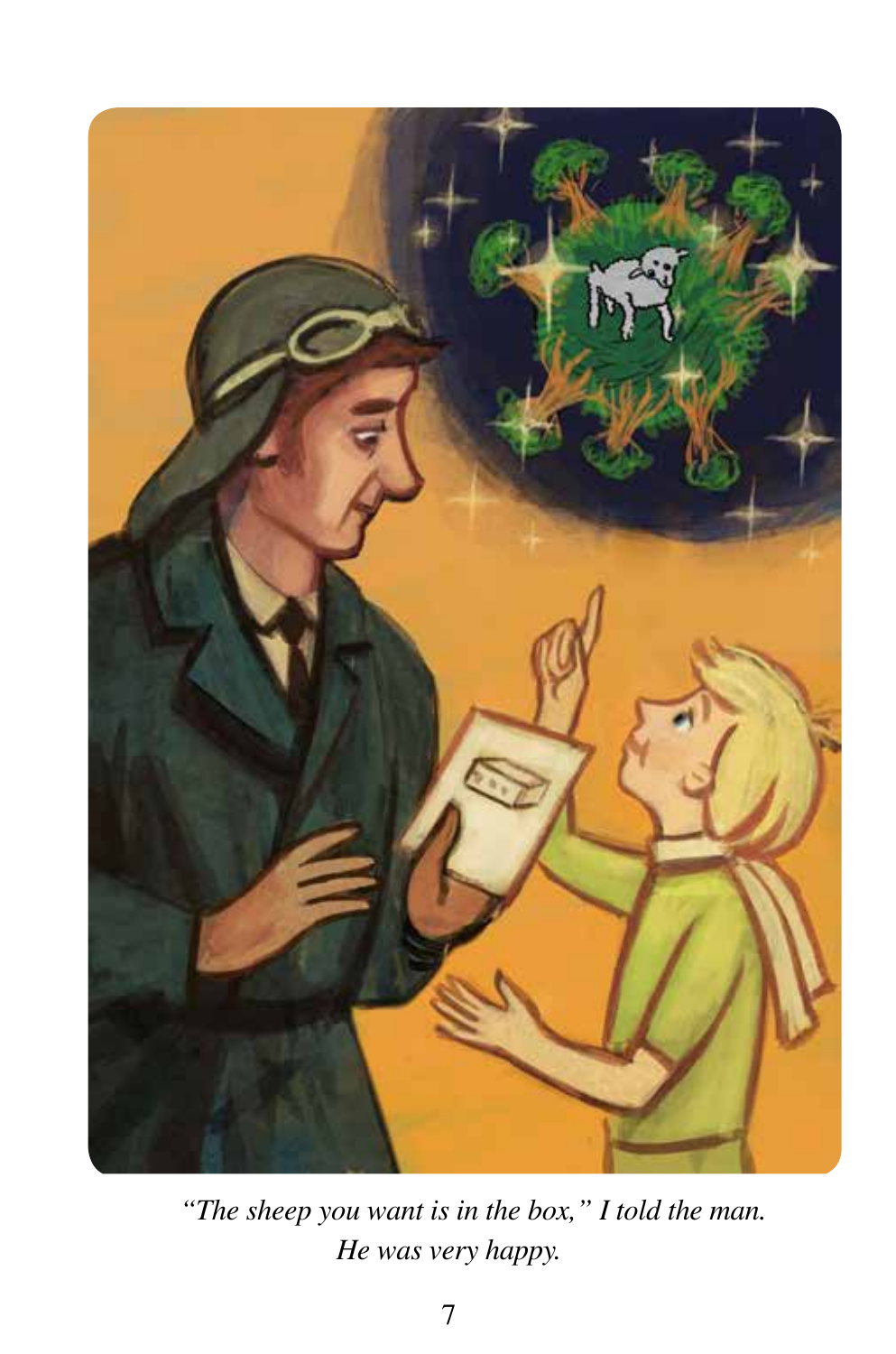"A little bit," I said.

The man was the Little Prince.

The Little Prince asked me many questions. I answered them. I asked him questions. He did not answer them. He asked me about my aeroplane. I told him, "It fell out of the sky."

"I fell out of the sky too!" the Little Prince said.

He was from space. I asked him, "Where do you come from?"

"Everything is so little on my planet," he said.

"What is it called?" I asked.

"**Asteroid** 325. It is not very big. It is the size of a house."

I learned something else about the Little Prince's planet every day.

"There are good seeds and bad seeds on my planet. The good seeds came from the good plants. The bad seeds came from the bad plants. The good plants can grow. The bad plants cannot," he told me.

There were many bad seeds from **baobab** trees.

"One seed can **destroy** my whole planet so I need a sheep. It can eat the baobab plants."

**asteroid** (n) any one of the thousands of small planets that go around the sun **baobab** (n) a short thick tree **destroy** (v) to damage something very badly

8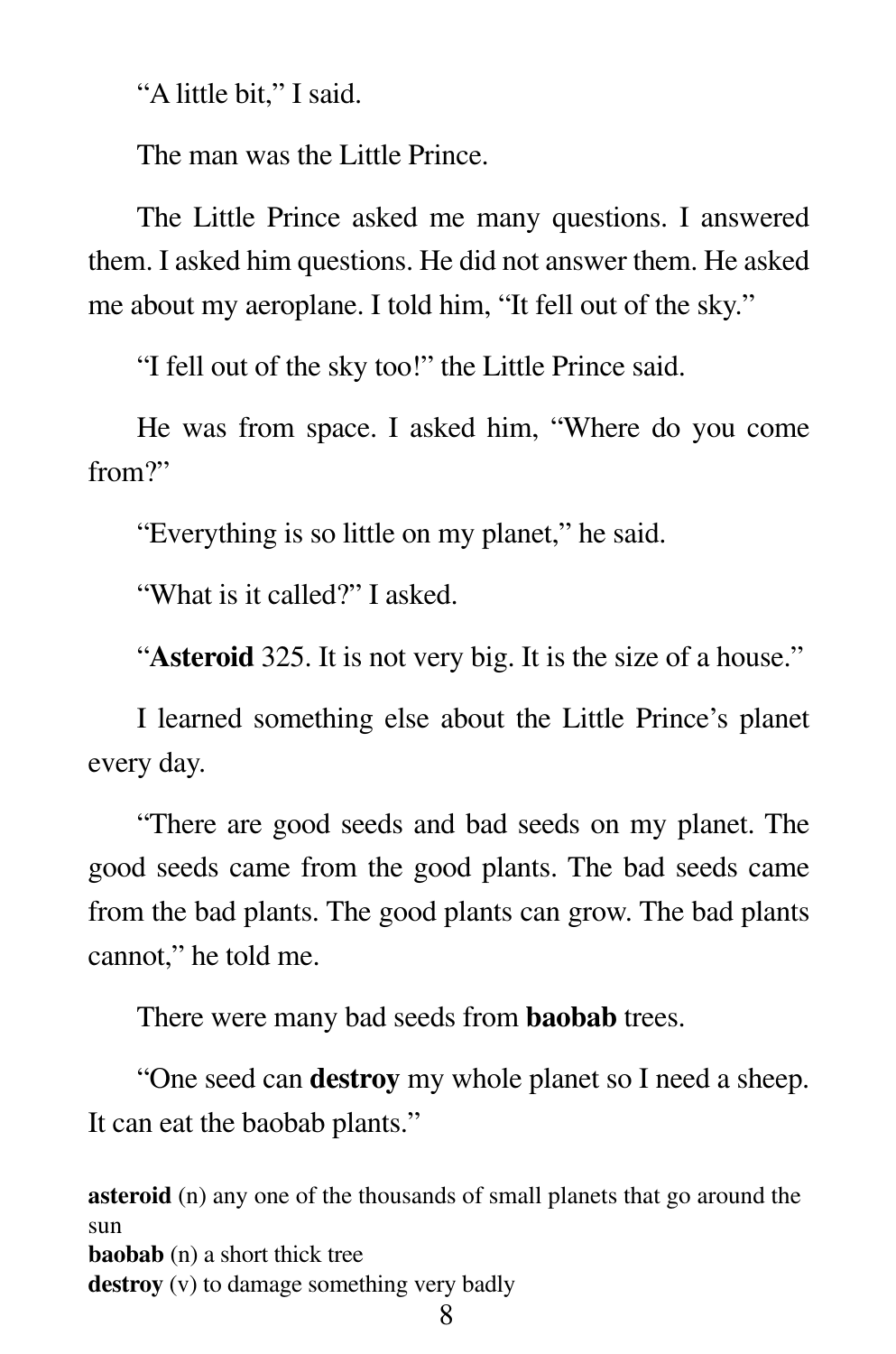## **CHAPTER 2**

 The Little Prince had a very **sad** life. He was very lonely. He liked sunset.

 "I saw the sunset 47 times in one day," the Little Prince said.

"On your planet?" I asked.

"Yes," he said.

"Does a sheep eat flowers?" he asked.

"Yes," I said. I tried to fix my aeroplane. I wanted to go home. I got angry with the Little Prince.

 "You are just like the grown-ups!" he said, "You mix everything up. I know a planet. It has a man with a red face. He just adds up numbers all day. He gets angry like you. I love a flower. I cannot let my sheep eat the flower. All the stars will go dark. That is important!"

The Little Prince cried. I stopped fixing my aeroplane.

**sad** (adj) not happy; upset **fix** (v) to repair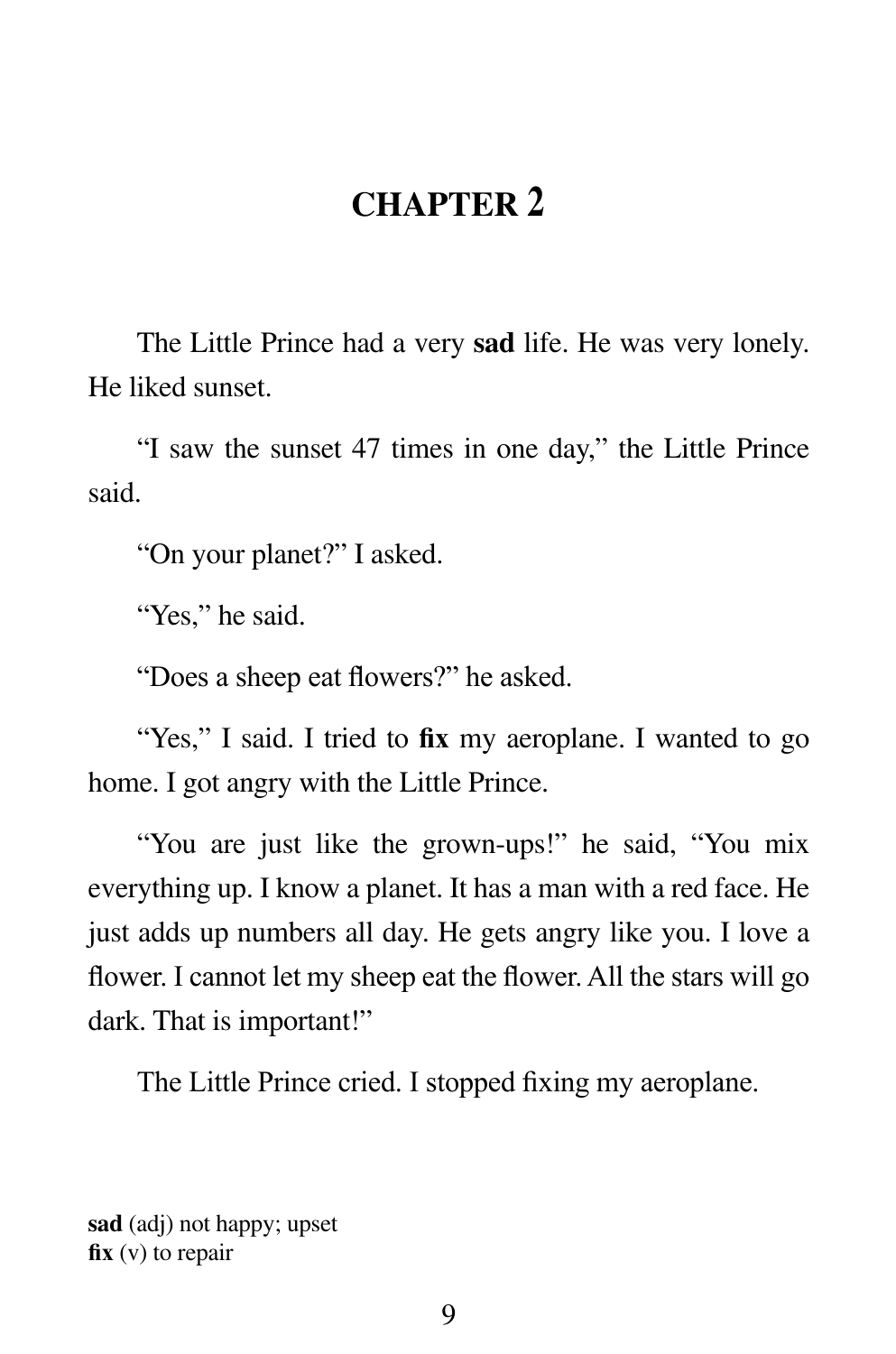"Your sheep will not eat your flower. I will draw a **muzzle** for the sheep. I will draw a fence around your flower," I asked, "What is your flower like?"

 "It is a rose. The flowers on my planet are not beautiful flowers. The wind blew a new seed to my planet. It was my rose. I watched her **bloom**," he said.

 This is the story about the Little Prince's adventures. He told me his story. Now I will tell it to you.

 The Little Prince took care of the rose. When she bloomed, she said, "Oh! I am not asleep! I must look a mess!"

 "No, you are beautiful," the Little Prince said. He looked after the rose. He fell in love with her, but the rose lied to the Little Prince. It made him very sad. He felt all alone. He left his planet to find new friends.

"Goodbye," he said to the rose.

 I am sorry I lied. I want you to be happy. I love you," the rose said.

**muzzle** (n) a covering for the mouth of an animal that stops it from biting or eating **bloom** (v) to grow; to produce flowers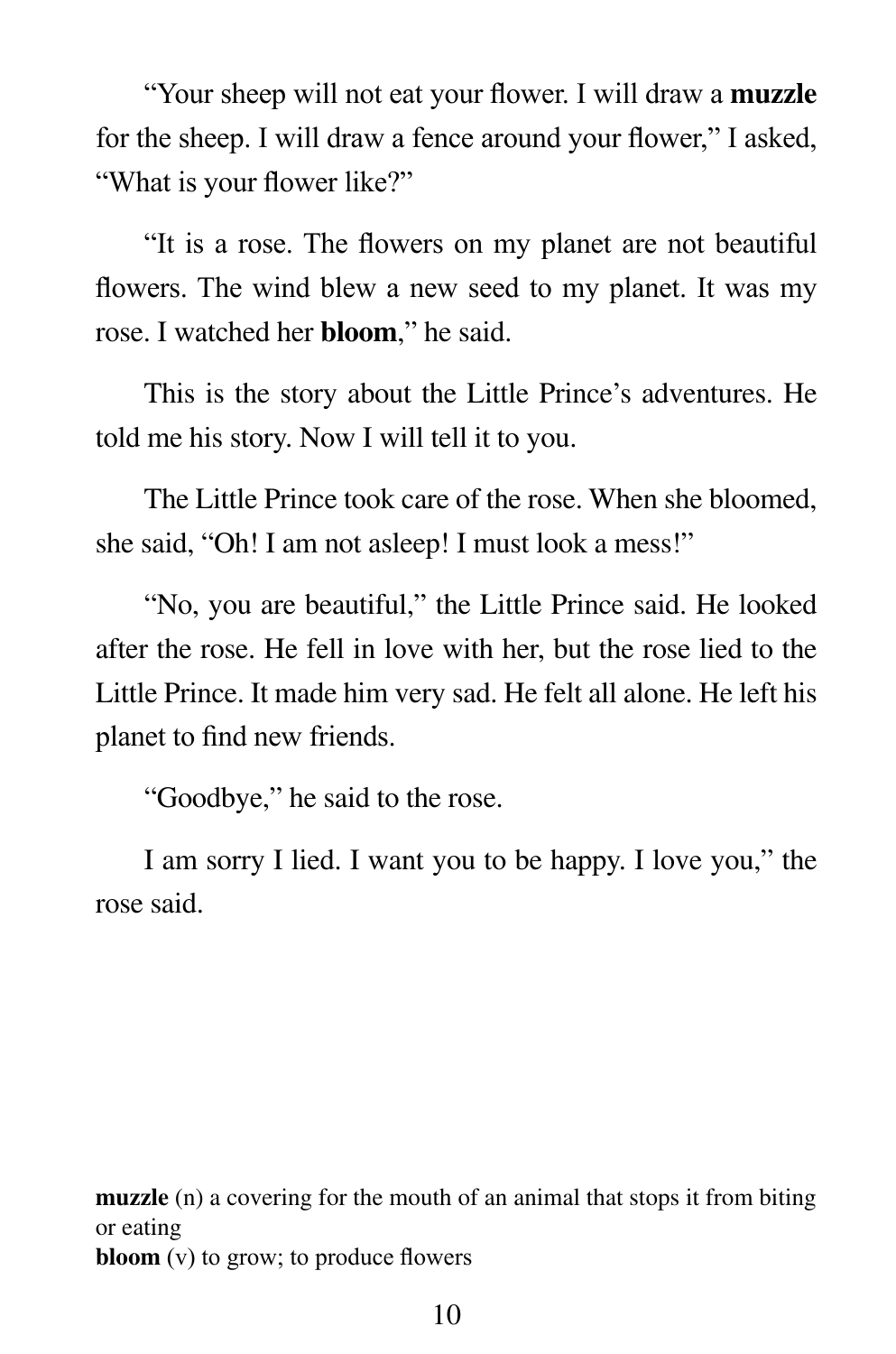

*He looked after the rose. He fell in love with her.*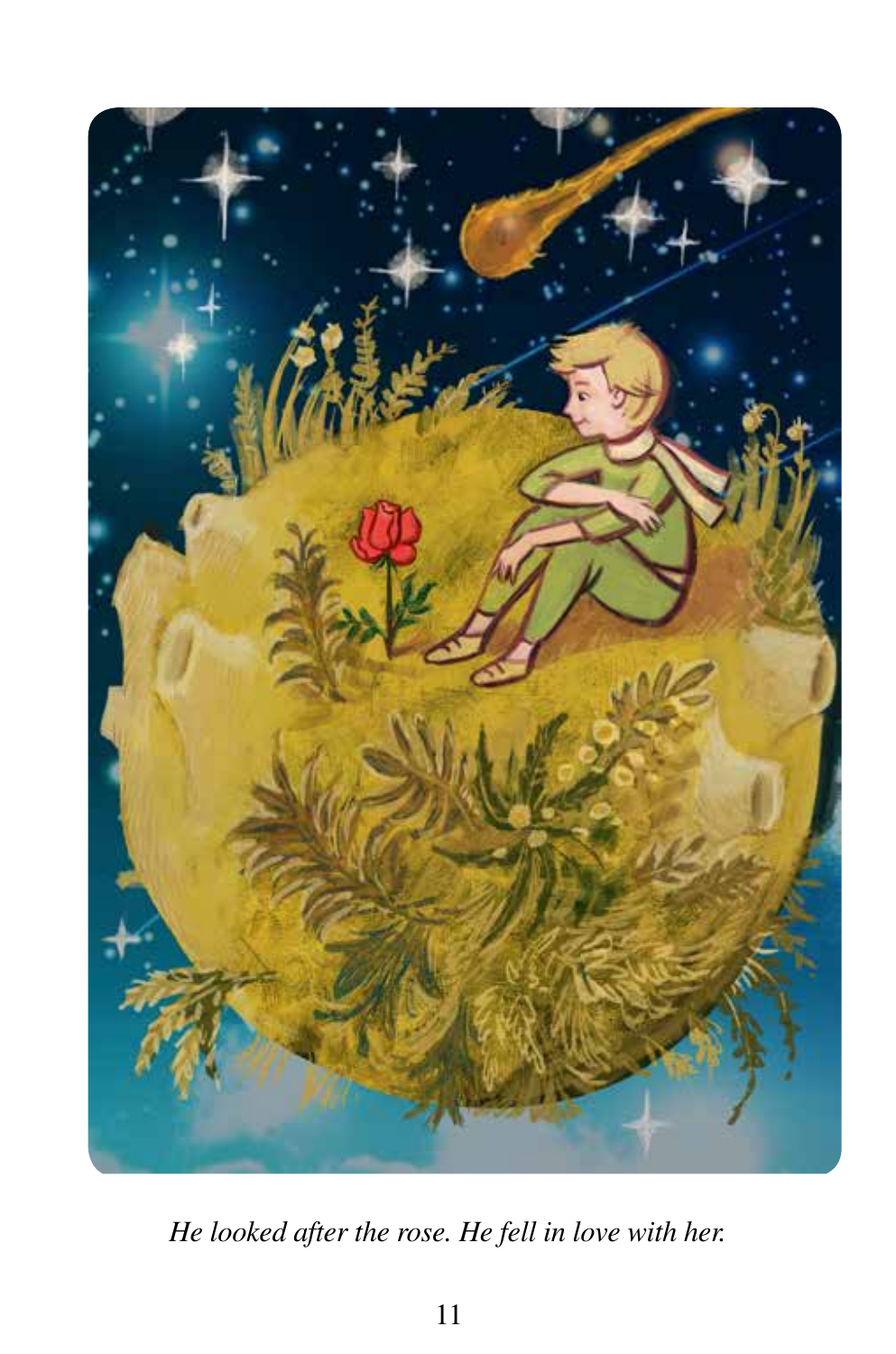The Little Prince left Asteroid 325. He went to visit other planets. On one planet, he found a king. The king wore **grand** clothes and sat on a big **throne**. His clothes were very big. They covered most of the planet. There was no room to sit down.

The king said to the Little Prince, "Everything here **obeys** me."

"Even the stars?" the Little Prince asked.

"Yes," the king said. The Little Prince was very impressed. He missed his planet.

"Could you order a sunset for me?" the Little Prince asked.

 "I will order it for tonight," the king said. The Little Prince did not want to stay on the king's planet, "Do not go!" said the king.

"Why not?" the Little Prince asked.

 "I want you to stay. You can be the Minister of Justice," the king said.

"But there is no one here to judge," the Little Prince said.

"You can judge yourself," the king said.

"I am going now," the Little Prince said.

"Wait, you can be my ambassador!" the king said.

 The Little Prince left the planet. He thought, "Grown-ups are all very strange."

12 **grand** (adj) very big **throne** (n) a special chair where a king or queen sits especially at ceremonies **obey** (v) to do what someone else tells you to do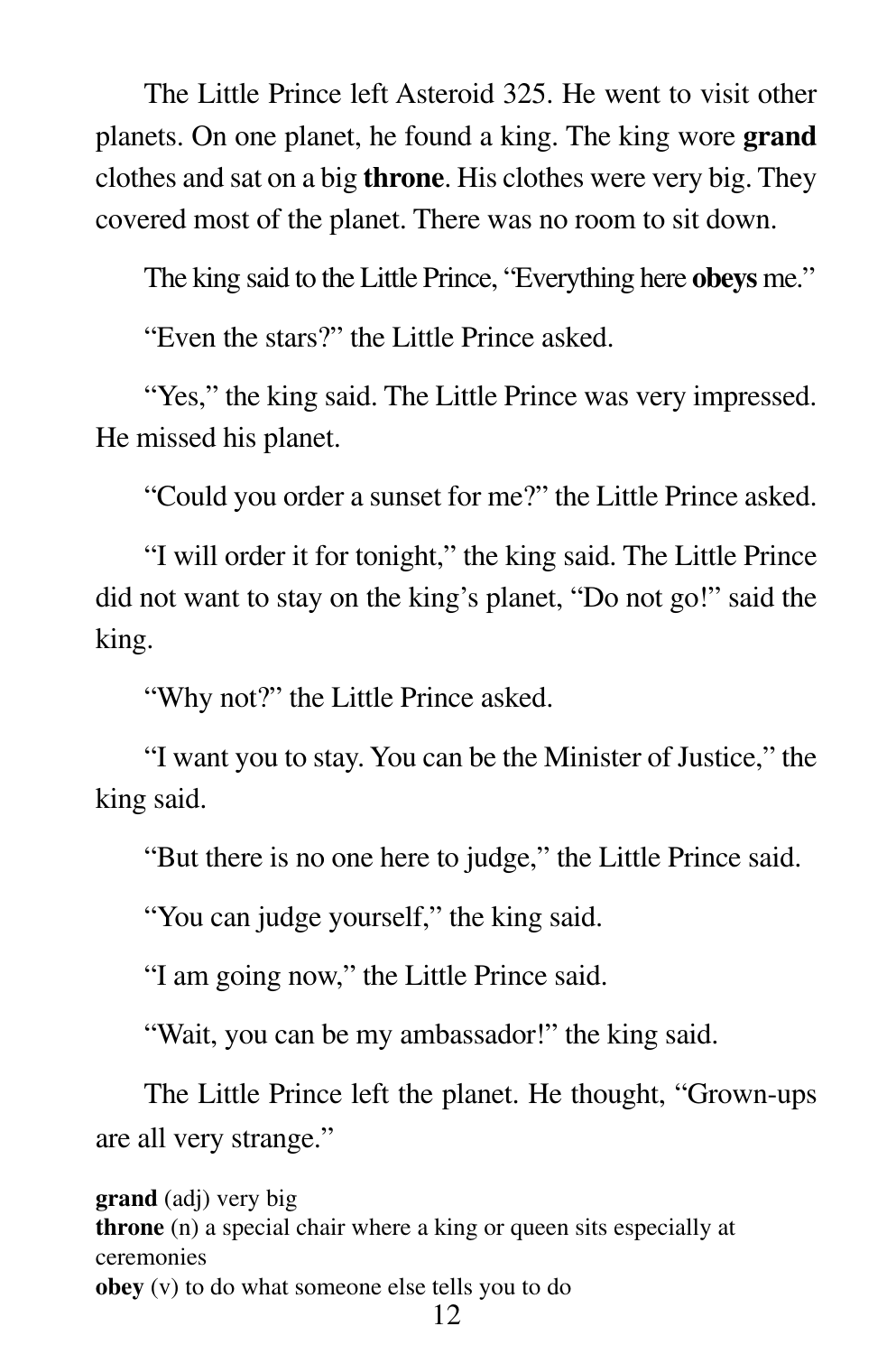

*On one planet, he found a king. The king wore grand clothes and sat on a big throne. His clothes were very big.*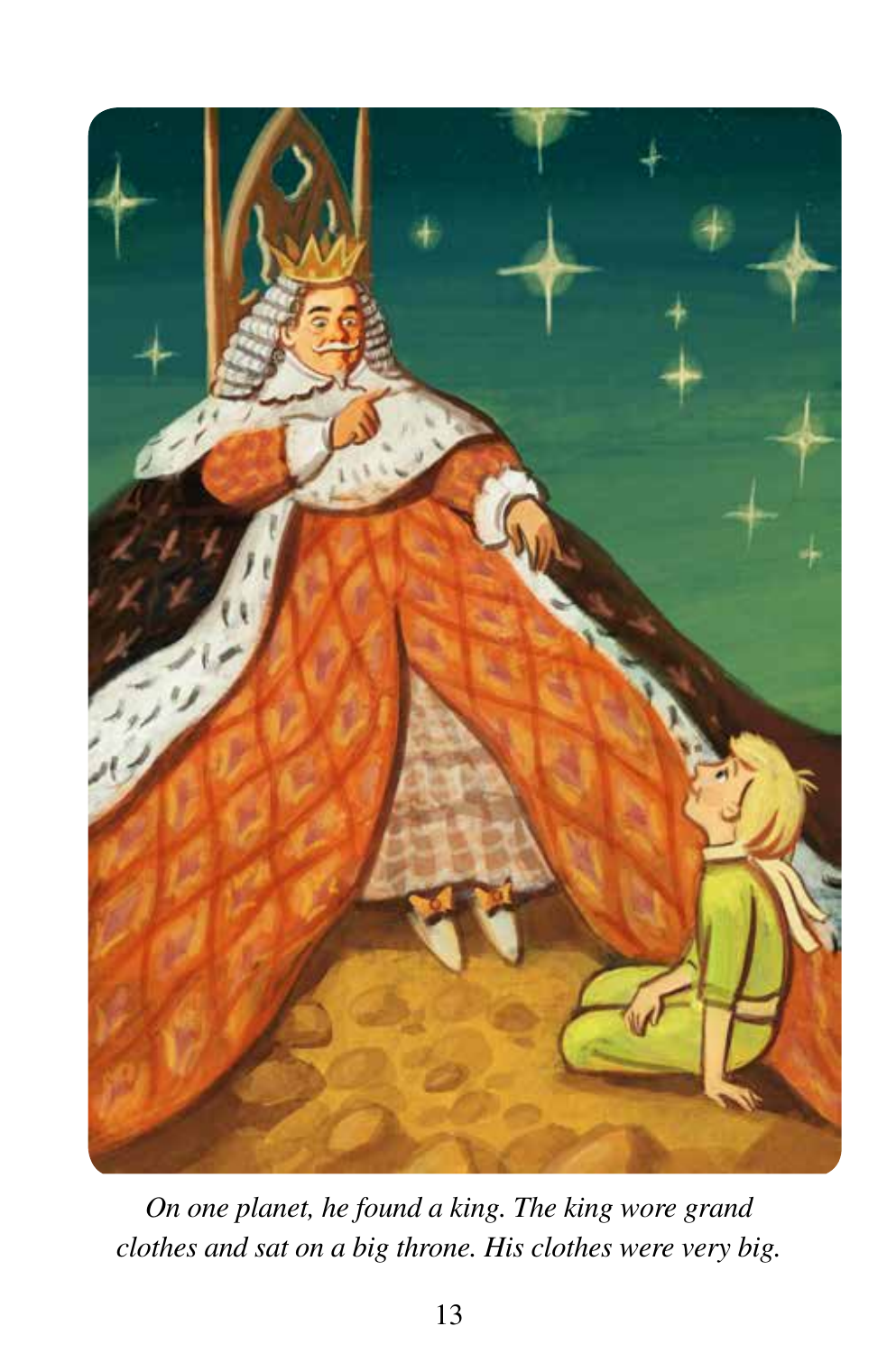# **GRAMMAR CHECK**

### **Test 1**

## Write the question form of the sentences as in the example.

| Example: | The books <b>fell</b> on the floor.            |
|----------|------------------------------------------------|
|          | <b>Did</b> the books <b>fall</b> on the floor? |

| 1. | They went on a holiday last week.                    |
|----|------------------------------------------------------|
| 2. | He left an hour ago.                                 |
| 3. | She helped her mother with the housework.            |
| 4. | He spoke English and Spanish fluently.               |
| 5. | It rained all day yesterday.                         |
| 6. | The snake bit him.                                   |
| 7. | Kevin ate all the chocolate cake.                    |
| 8. | She listened to her teacher carefully.               |
| 9. | The police chased the robber.                        |
|    | 10. The pilot carried the Little Prince to the well. |
|    |                                                      |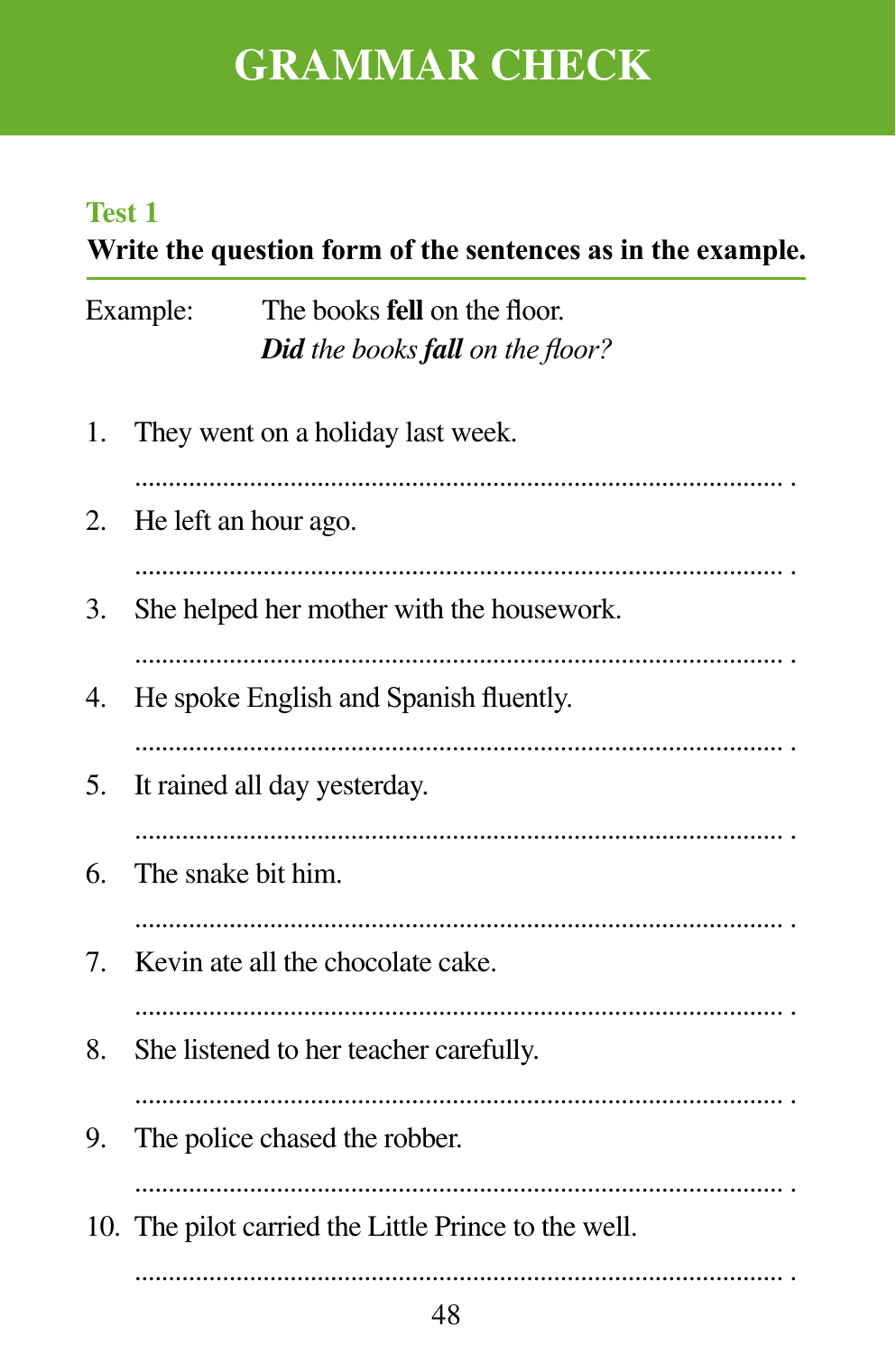#### **Test 2**

#### **Choose the correct answer***.*

The Little Prince ...........**<sup>1</sup>** Asteroid 325. He went to visit other planets. On one planet, he found a king. The king ...........**<sup>2</sup>** grand clothes and sat on a big throne. His clothes ...........**<sup>3</sup>** very big. They covered ...........**<sup>4</sup>** of the planet. There was no room to sit down.

| 1. a) is leaving | b) left  | c) leaves |
|------------------|----------|-----------|
| 2. a) wearing    | b) wears | c) wore   |
| 3. a) were       | $b)$ is  | c) are    |
| 4. a) little     | b) few   | c) most   |

### **Test 3 Unjumble the sentences.**

| 1. climbed / he / the / mountain                         |
|----------------------------------------------------------|
|                                                          |
| 2. the / walked / across / desert / we                   |
|                                                          |
| 3. was $/ a / \text{man} / \text{merchant} / \text{the}$ |
|                                                          |
| 4. line / the / man / worked / railway / on / the        |
|                                                          |
| 5. I / be / don't / to / want / lonely                   |
|                                                          |
| 6. the / he / planet / left                              |
|                                                          |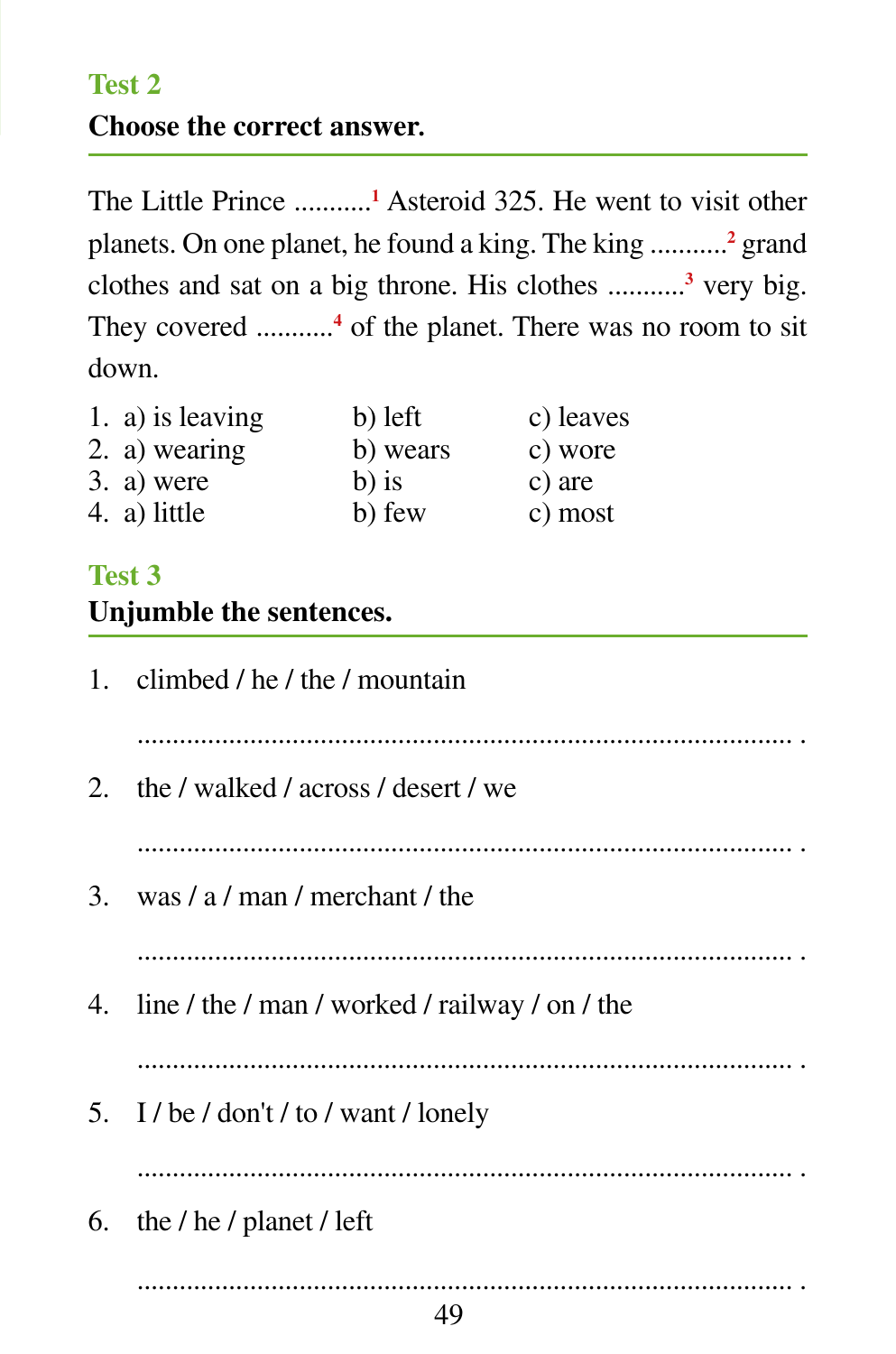# **VOCABULARY CHECK**

#### **Test-1**

.

### **Fill in the blanks with the words below.**

| time children explorer invisible stars<br>desert aeroplanes roots tame |  |  | flower |
|------------------------------------------------------------------------|--|--|--------|
| 1.  are made of metal. They fly people to different<br>places.         |  |  |        |
|                                                                        |  |  |        |
| places.                                                                |  |  |        |
| It is very hot.                                                        |  |  |        |
|                                                                        |  |  |        |
|                                                                        |  |  |        |
| They point to numbers.                                                 |  |  |        |
| They grow up quickly.                                                  |  |  |        |
|                                                                        |  |  |        |
|                                                                        |  |  |        |